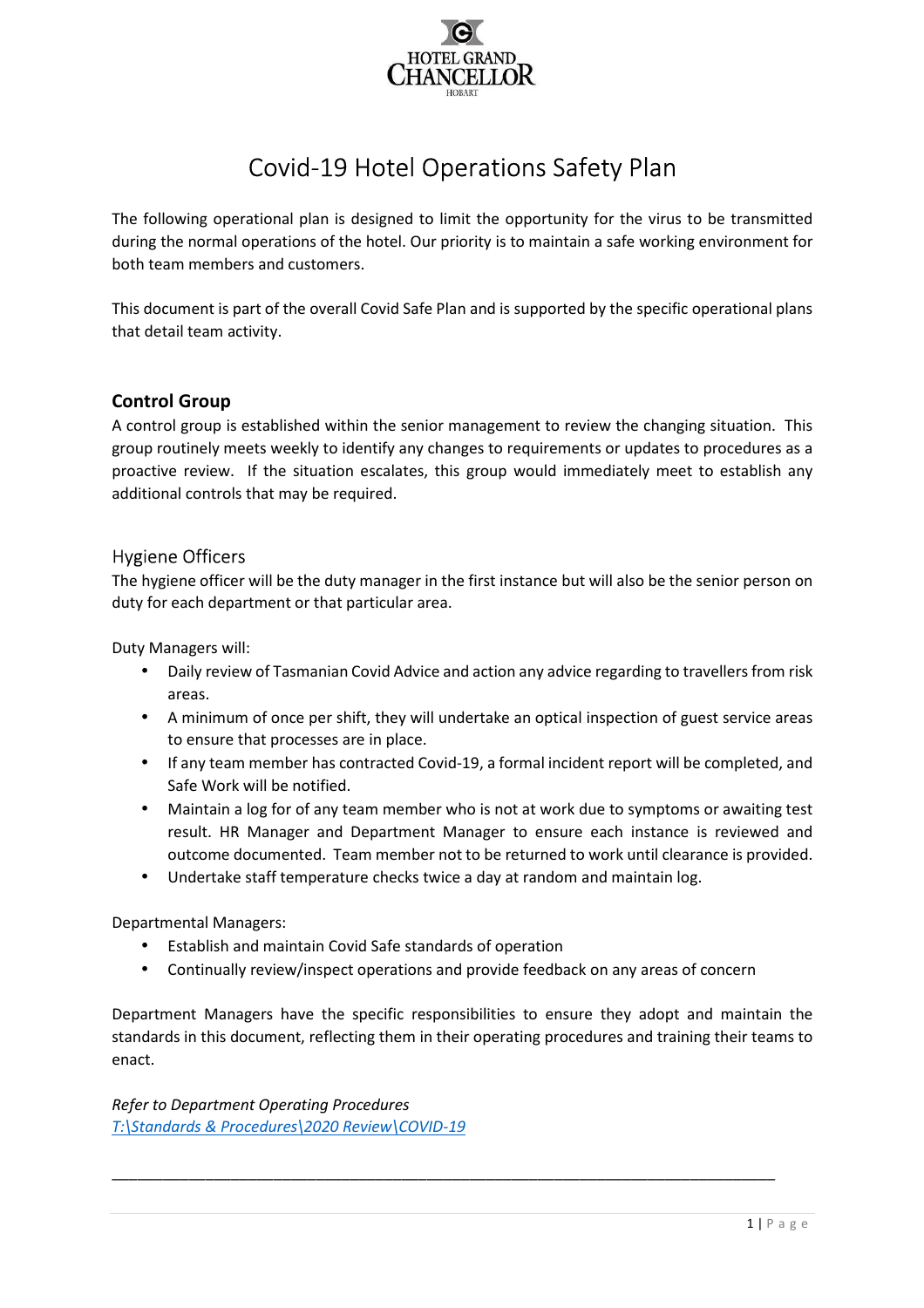

# Team Members Education and Compliance

All team members will be trained and will sign off on a procedure for the following:

- Symptoms of Covid-19 and the incubation period.
- Check their temperature on arrival to work using the wall-mounted thermometers at the staff entrances.
- Not to attend work if they have symptoms or are in the process of being tested. Any staff members who do not have sick leave will be paid during the testing period to ensure there is no disincentive for testing.
- Advised not to attend work if they have been identified as a close contact of a Covid-19 case and need to quarantine.
- If experiencing symptoms at work to immediately cease work and let their supervisor know. All areas where that person was working will be sanitised. A list of any other team members who may have been close contacts will be prepared to be acted on should that person test positive.
- Social distancing guidelines in general and in work spaces.
- Ways in which Covid-19 can be spread and to prevent the spread.
- Hand washing and hand sanitisation when entering the building, between tasks and when moving between different areas of the hotel.
- Respiratory hygiene practices.
- Sanitising of shared equipment and work spaces.
- Departmental specific guidelines for cleanliness and operations.

# Associated procedures

Covid-19 All Staff Procedure Department Specific Procedures

# **PPE and Cleaning Equipment**

Due to potential supply chain delays each department is required to maintain one month supply of PPE and sanitising equipment. This is to prevent breaches of protocol due to supply issues.

\_\_\_\_\_\_\_\_\_\_\_\_\_\_\_\_\_\_\_\_\_\_\_\_\_\_\_\_\_\_\_\_\_\_\_\_\_\_\_\_\_\_\_\_\_\_\_\_\_\_\_\_\_\_\_\_\_\_\_\_\_\_\_\_\_\_\_\_\_\_\_\_\_\_\_\_\_\_\_

Face masks Glasses Gloves Bio suits Hand sanitiser Alcohol wipes Alcohol spray Sanitiser cleaner Disinfectant cleaner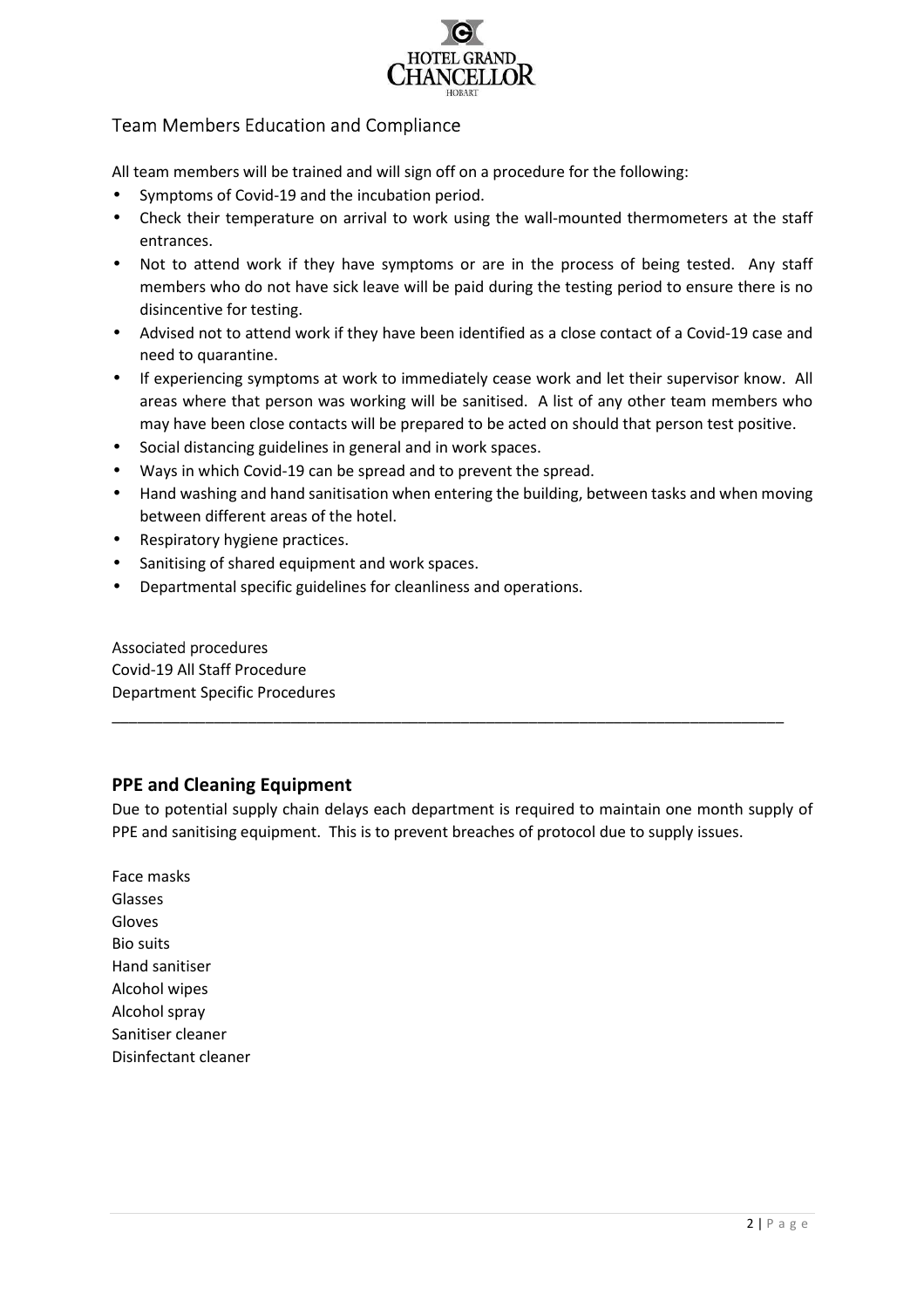

# Restaurant Tasman

# Cleaning and Sanitising

Outlet staff will be provided with disinfectant materials and will sanitise operational areas to a frequency depending on business.

- Wipe over with an ISO alcohol wipe
- Spray and wipe disinfectant
- Water based disinfectant cleaner

This includes bar tops, tabletops, EFTPOS machines, door handles, buttons, locks, rails, door edges, door push plates and another other frequently touched item or surface.

If any area is soiled or dirty, the surface will be cleaned first and then disinfected.

# Contact Logging

The name and phone number of all guests will be taken at the time of booking, or if it's a walk in, it will be taken prior to seating the guest.

QR code contact logging is in place for all outlets and all guests required to provide contact details.

## Hand Sanitiser

- Hand sanitiser at all entrances
- Hand sanitiser at entry to buffet, and 3 portable stations with signage to say sanitise before entering buffet area

## Social Distancing

- Tables to be aligned to allow for social distancing
- Tables to be positioned to allow for access to buffet
- Bill paying to have floor markers for queuing
- Entrance to have floor markers for queuing
- Bar area to have specific service areas with distancing

## Operational Concerns

- All tables to be completely cleared down and sanitised before resetting
- Menus will be sealed so they can be sanitised after use
- No re-use of any item in public domain
- Billing to be contactless
- If cash is the only form of payment, sanitise hands after touching cash

\_\_\_\_\_\_\_\_\_\_\_\_\_\_\_\_\_\_\_\_\_\_\_\_\_\_\_\_\_\_\_\_\_\_\_\_\_\_\_\_\_\_\_\_\_\_\_\_\_\_\_\_\_\_\_\_\_\_\_\_\_\_\_\_\_\_\_\_\_\_\_\_\_\_\_\_

## Associated procedures

Restaurant service and opening procedure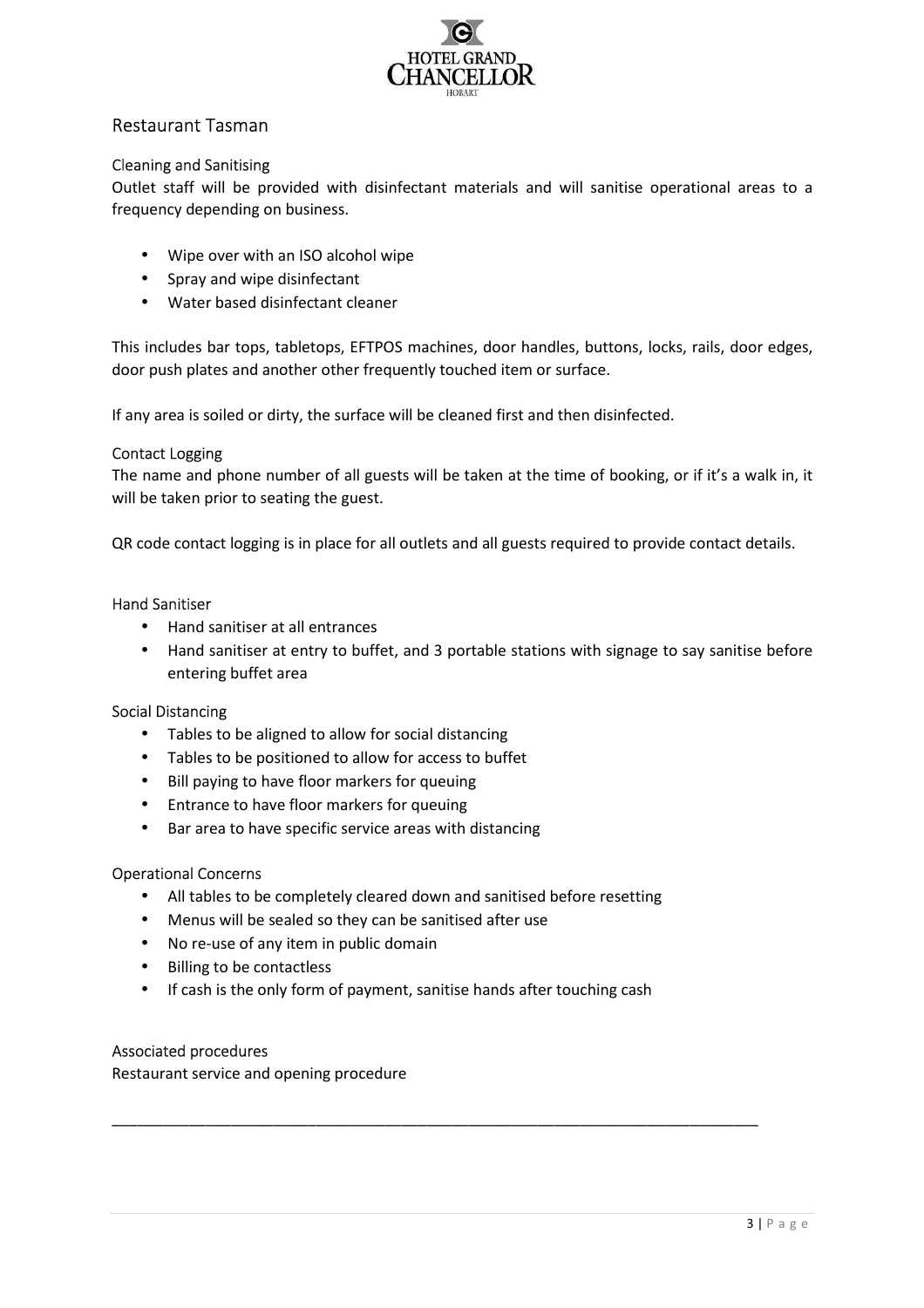

# Conference and Events:

# **Event Planning**

Every event is different, a one size fits all policy can not be adopted. Therefore, the following event planning process will be adopted.

# **Preliminary Planning Review:**

Overview of the event to ensure that the clients plans can be met under the existing and future Covid Safety Framework. Each state is different so our staff will brief the client with the relevant local requirements. This review should include:

- Overview of current restrictions and potential future restrictions
- Capacities of venue and spaces
- Social distancing
- People movement, arrival, between rooms and exit
- Management of queues
- Additional budget items for the safe operation of the event
- Food and beverage service types and requirements
- Restrictions on activity current and potential for the future
- Capability of client to communicate Covid Safe Protocols to attendees
- Plans for contact logging of attendees
- Overview of preparing an event specific Covid Safety Plan
- Contingency plans for managing a Covid incident

## **Event Covid Safety Plan**

As the event details come together, a Covid Safety Plan for the event operation needs to be established. This plan may need to be submitted to the authorities for review.

- Overview of current restrictions and potential future restrictions
- Designated hygiene officer client to establish who will be responsible to oversee the event
- Management of capacities of venue and spaces
- Social distancing plans
- Cleaning plans before, during and after events
- Hand cleaning and sanitiser stations
- People movement, arrival, between rooms and exit
- Management of queues
- **Signage**
- Additional resources required to provide a safe environment, ushers, Covid Monitors etc
- Food and beverage service types, including any activity restrictions
- Capability of client to communicate Covid Safe Protocols to attendees:
	- o Covid safe behaviours
	- o Social distancing
	- o Do not attend if ill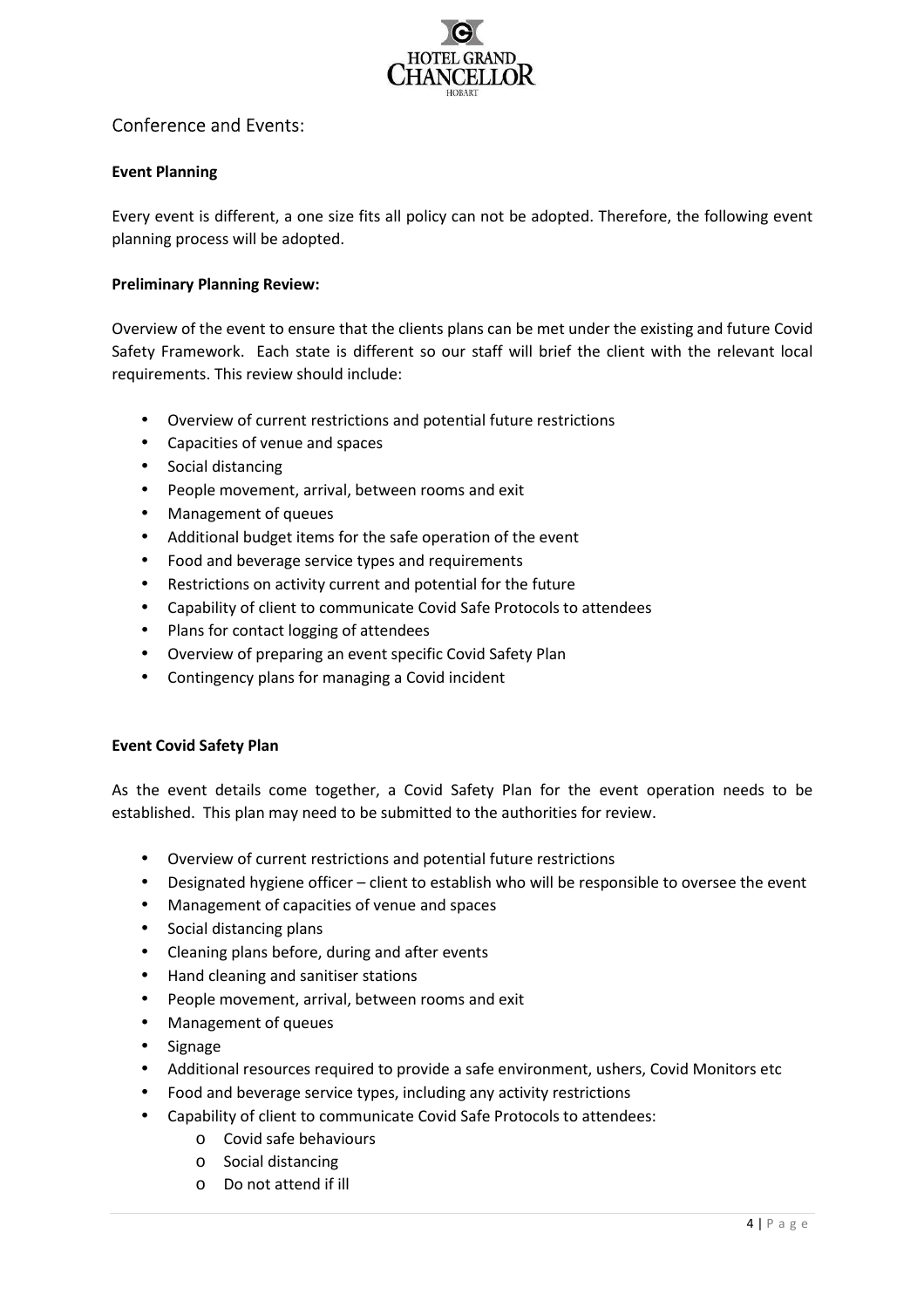

- o Reporting if ill after or during the event
- o Required contact logging
- Plans for contact logging of attendees
- Contingency plans for handling a Covid incident

The following information details the venues approach to aspects of the Event Covid Safety Plan:

# Cleaning and Sanitising

Each area of the event will have a specific cleaning routine established. This will depend on people movement, event times and people density.

Free-use areas that can't be coordinated such as secretariat will have sanitiser stations.

All staff will sanitise hands between tasks and when moving from area to area - back of house to front of house.

Staff will be provided with disinfectant materials and will sanitise operational areas to a frequency depending on activity.

- Wipe over with an ISO alcohol wipe
- Spray and wipe disinfectant
- Water based disinfectant cleaner

This includes bar tops, table tops, EFTPOS machines, door handles, buttons, locks, rails, door edges, door push plates and another other frequently touched item or surface.

The cleaning and sanitising regime will be stated on the event order.

## **Trade Shows**

This style of event will require the same planning in terms of social distancing, people management etc. Touch point cleaning of trade booths and equipment will be a consideration. Each event will need a clear plan with the exhibitors, via the client, to ensure that a protocol for touch point cleaning is established.

## Contact Logging

All events will have a plan for contact logging arranged with the event organiser. Ideally all attendees' details will be taken prior to the events as that will also allow for pre event briefing on Covid Safety. The client must be able to demonstrate contact logging is in place before the event can proceed. All events will have a QR code contract tracing arranged by the venue to ensure last minute attendees can be traced. This will be stated on the Banquets Event Order (BEO).

## Hand Sanitisers

2 portable hand sanitiser stations at the entrance to every function space, as well as:

- Entry points to the lobby
- Outside lifts
- Top of stairs
- Top of escalators

Spaces that have extended use such as board rooms will have sanitiser located in the room.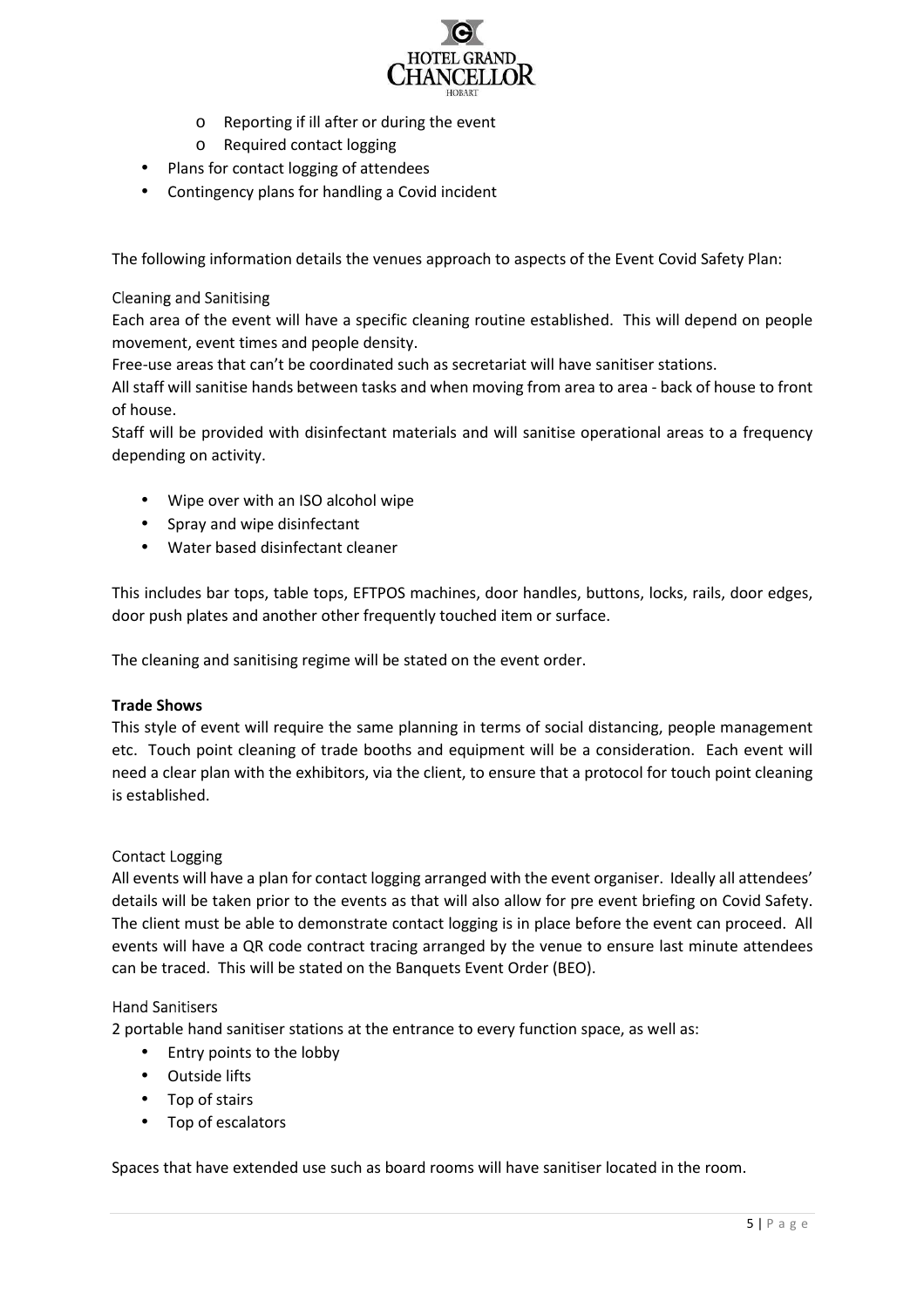

Hand Sanitiser needs to be entered on to the BEO as part of room set details.

# Staff Use

Hand Sanitiser is located in key locations such as briefing areas and near function room entrances so they are visible, with appropriate signage.

# Social Distancing

Each event set will be checked for social distancing and will have specific social distancing guidelines based on floor plans and event type.

Portable Signs outside functions spaces will state the maximum numbers allowed in that room for the type of room set. These will be printed specific to each event.

Public spaces need to be monitored to prevent movement blockages.

## **Food and Beverage Services**

The venue has established a set of food and beverage services to hygienically provide catering to attendees. Every event is different, a clear service plan based on timings, capacities and attendees will need to be established.

# **Queue Management**

Each aspect of the event to be reviewed and where required a queue plan established. This may require floor decals or queue barriers.

Queue management to be details on the BEO as part of room set details.

## **Ushers and Monitors**

Additional people resources may be required to oversee Covid Safe Practices are being maintained. Each event will need this resource established which may be in addition to normal supervisory and management oversight of the event.

## **Signage**

Appropriate signage for the event spaces and at entrances. While the venue already has signage to address Covid Safety in place, there may be additional signage required to inform attendees or remind them of protocols. Use of specific area may also change capacities.

## **Contingency Plans for Handling a Covid Incident**

Part of the agreed Covid safety plan will include the protocol for managing a Covid incident. This will include:

\_\_\_\_\_\_\_\_\_\_\_\_\_\_\_\_\_\_\_\_\_\_\_\_\_\_\_\_\_\_\_\_\_\_\_\_\_\_\_\_\_\_\_\_\_\_\_\_\_\_\_\_\_\_\_\_\_\_\_\_\_\_\_\_\_\_\_\_\_\_\_\_\_\_\_\_

- Communication to the authorities and attendees
- Potential isolation of any affected attendees
- Testing of any attendees
- Provision of appropriate PPE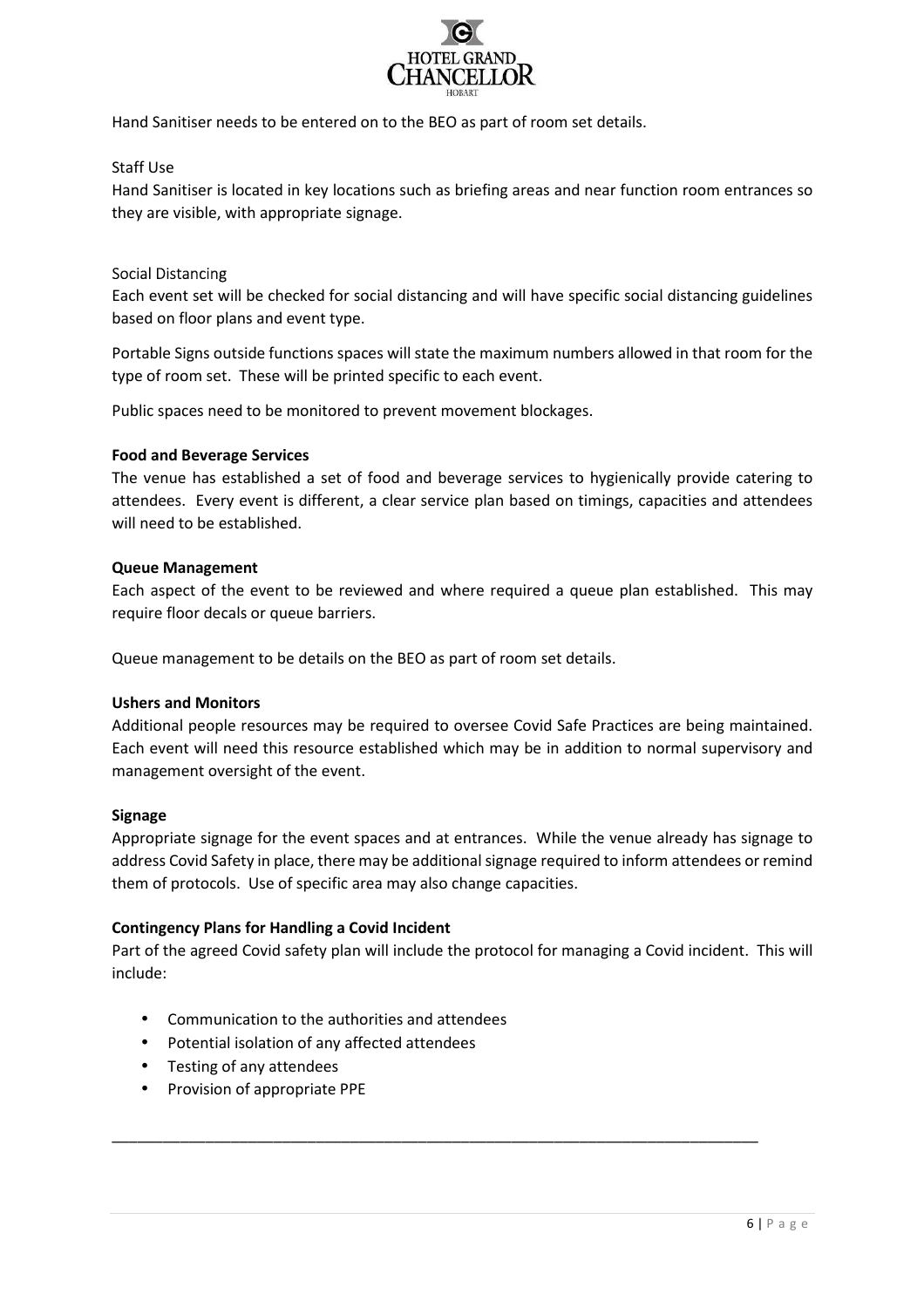

# Atrium

# Cleaning and Sanitising

Outlet staff will be provided with disinfectant materials and will sanitise operational areas to a frequency depending on business.

- Wipe over with an ISO alcohol wipe
- Spray and wipe disinfectant
- Water based disinfectant cleaner

This includes bar tops, tabletops, EFTPOS machines, door handles, buttons, locks, rails, door edges, door push plates and another other frequently touched item or surface.

If any area is soiled or dirty, the surface will be cleaned first and then disinfected.

# Contact Logging

QR Codes will be available on entrance and at point of service and all guests required to provide contact details.

# Hand Sanitiser

Sanitiser will be located on the bar top at the point of service and entrance with signage to promote use.

## Social Distancing

- Tables and chairs to be positioned to allow for appropriate distancing.
- Access lanes set up to allow movement to and from the bar.
- Bar set up with service zones to allow for social distancing at the bar.
- Floor markers located at desk where bill is paid.

# Operational Concerns

• All tables to be completely cleared down and sanitised before resetting

\_\_\_\_\_\_\_\_\_\_\_\_\_\_\_\_\_\_\_\_\_\_\_\_\_\_\_\_\_\_\_\_\_\_\_\_\_\_\_\_\_\_\_\_\_\_\_\_\_\_\_\_\_\_\_\_\_\_\_\_\_\_\_\_\_\_\_\_\_\_\_\_\_\_\_\_\_

- Menus sealed for sanitisation between uses
- Sanitise hands between clearing and serving
- Sanitise hands after touching cash

## Associated procedures

Bar Service and opening procedure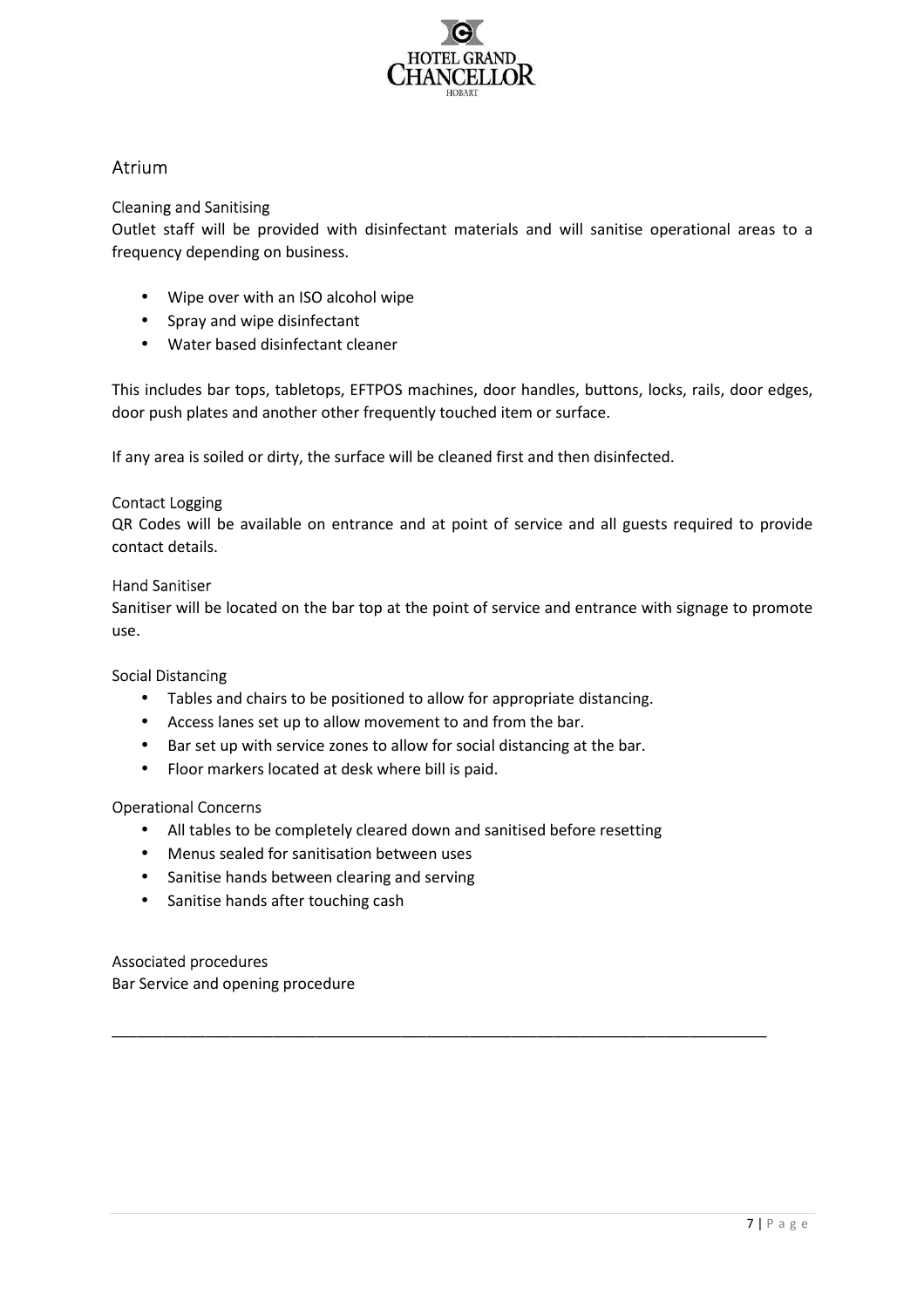

# Front Desk

# Cleaning and Sanitising

Staff will be provided with disinfectant materials and will sanitise operational areas to a frequency depending on business.

- Wipe over with an ISO alcohol wipe
- Spray and wipe disinfectant
- Water based disinfectant cleaner

Surfaces at front desk to be sanitised frequently depending on business levels.

EFTPOS terminals to be wiped over between uses.

#### Contact Logging

All guests checking into have contact details taken as normal.

#### Hand Sanitiser

There will be sanitiser located on reception desk for guests to utilise and separate ones near reception computers for staff to use between each check in.

There are also several sanitising stations located throughout the lobby.

#### Social Distancing

- Desk to be set up for specific service areas to allow for distancing
- Terminals to be positioned so that staff are working at the correct distance
- Floor to be marked to show staff appropriate distance
- Queue guides using barriers with a specific in and out
- Floor markings to indicate distancing for guests waiting to be service

## Operational Concerns

• Desk top area to have all none essential materials removed to allow for cleaning

\_\_\_\_\_\_\_\_\_\_\_\_\_\_\_\_\_\_\_\_\_\_\_\_\_\_\_\_\_\_\_\_\_\_\_\_\_\_\_\_\_\_\_\_\_\_\_\_\_\_\_\_\_\_\_\_\_\_\_\_\_\_\_\_\_\_\_\_\_\_\_\_\_\_

- Cables to be re installed under the counters to allow for cleaning
- Credit card trays provided so guests place their card in the tray
- All guests will be asked on check in if they are experiencing COVID-19 symptoms and staff are trained in how to respond
- Clean and dirty pens on front desk

## Associated procedures

Guests in house with symptom and guest arriving with symptoms procedure Cleaning guest rooms procedure Cleaning guest rooms positive case procedure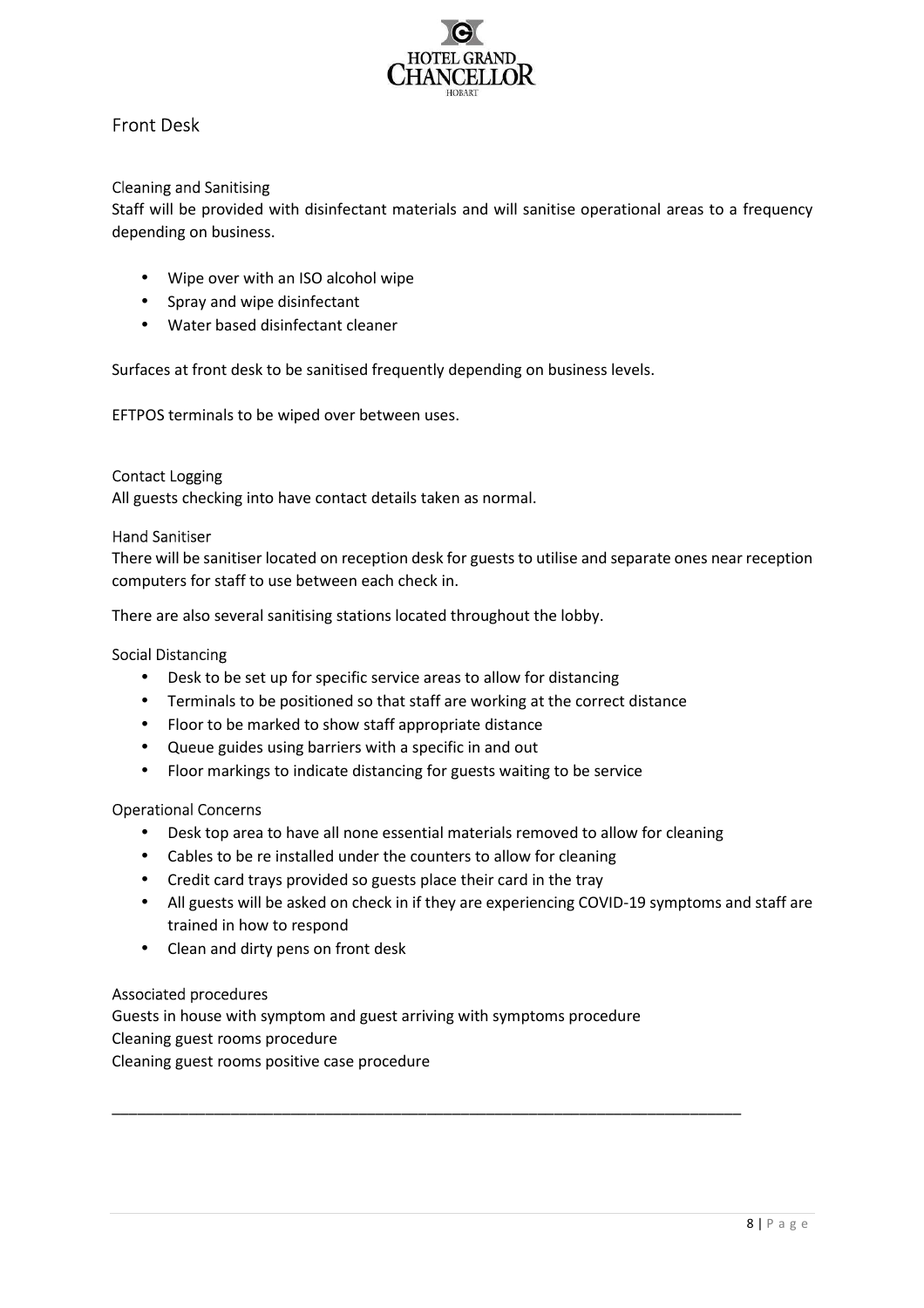

# Maintenance

- Hand sanitiser station at entrance to office for sanitisation prior to entry
- All contractors coming on site to sign in and declare they do not have any symptoms

\_\_\_\_\_\_\_\_\_\_\_\_\_\_\_\_\_\_\_\_\_\_\_\_\_\_\_\_\_\_\_\_\_\_\_\_\_\_\_\_\_\_\_\_\_\_\_\_\_\_\_\_\_\_\_\_\_\_\_\_\_\_\_\_\_\_\_\_\_\_\_\_\_\_

- All contractors and staff to have temperature taken on arrival.
- All contractors must provide name and contact details of the main contacts. Contractors must maintain contact details of any subcontractors or suppliers coming to site.

# Stores Delivery:

- Social distancing needs to be maintained.
- Hand sanitiser to be used after each delivery.
- All delivery drivers are not to enter site beyond loading dock.
- Sign in Any visitors are to sign in and provide contact details.
- Use own pen for signing for goods or if using system pen, sanitise after use.

\_\_\_\_\_\_\_\_\_\_\_\_\_\_\_\_\_\_\_\_\_\_\_\_\_\_\_\_\_\_\_\_\_\_\_\_\_\_\_\_\_\_\_\_\_\_\_\_\_\_\_\_\_\_\_\_\_\_\_\_\_\_\_\_\_\_\_\_\_\_\_\_\_\_

# Housekeeping

## Cleaning and Sanitising in Rooms

This department has a specific cleaning program for room cleaning. This includes:

- Cleaning of frequent touch points such as light switches
- Cleaning of surfaces such as desk tops
- Prevent cross contamination between spaces
- Prevent cross contamination between tasks
- Social distancing if cleaning with guests present
- Sanitisation of personal equipment.
- Use of PPE's

## Cleaning and Sanitising in Public Areas

Cleaning frequency will be scheduled according to the business of the hotel and the business of those specific areas.

The cleaning and review of each area will include the following:

- Wipe over with an ISO alcohol wipe
- Spray and wipe disinfectant
- Water based disinfectant cleaner

This is for frequent touch areas including door handles, taps, locks, buttons, rails, door edges, door push plates.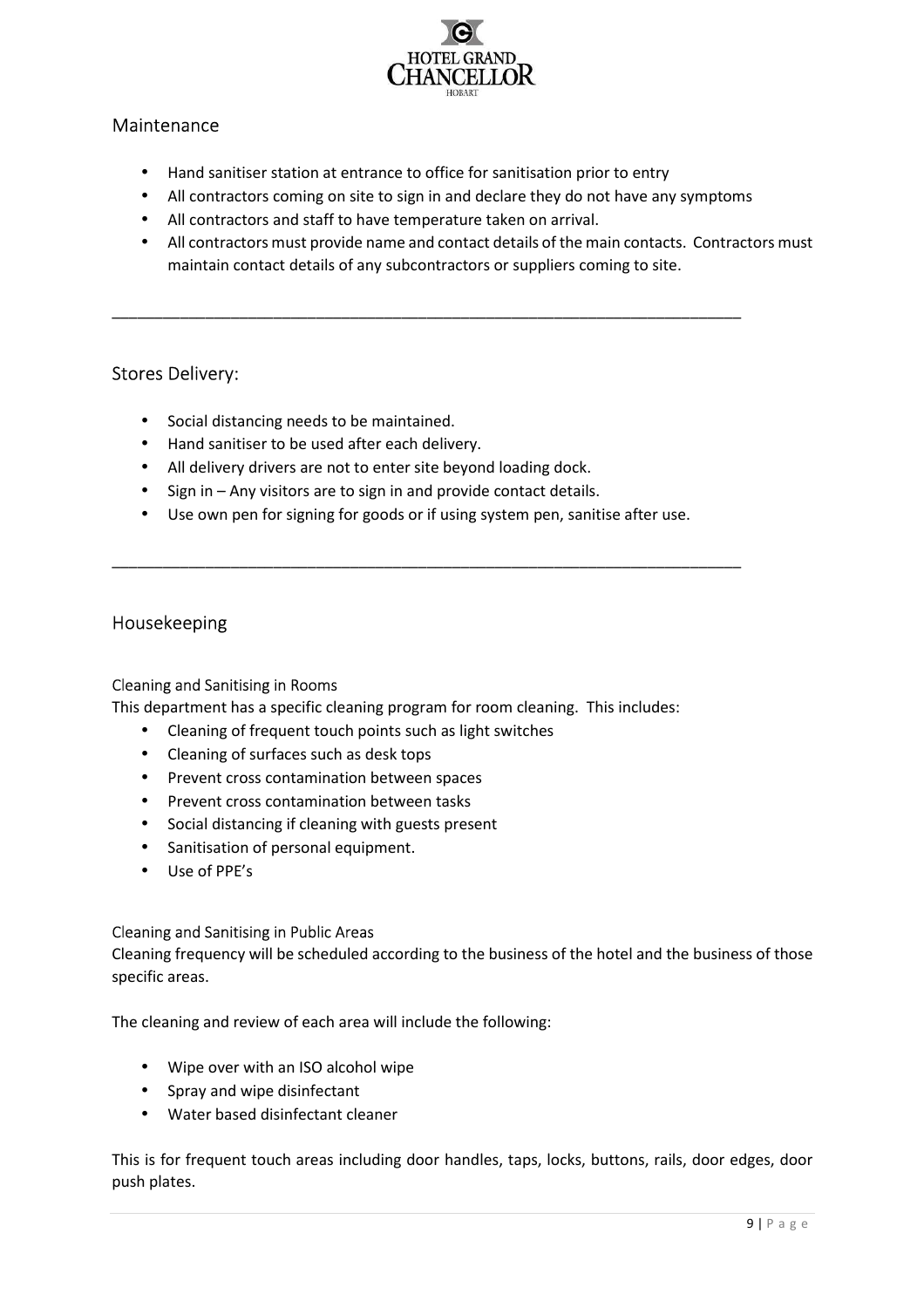

If any area is soiled or dirty the surface will be cleaned first and then disinfected.

All public areas cleaning will be logged and signed off when complete

A detailed pictorial guide of public areas touch points to be used in training.

## Public Areas Hand Sanitiser

Hand sanitisers in public areas are to the checked and serviced by Public Areas including:

- Located at all entrances to lobby
- All lifts
- All staff entrances
- Maintenance office door

Each department will be responsible for their own area. Stores will maintain a central stock for all departments to draw from.

\_\_\_\_\_\_\_\_\_\_\_\_\_\_\_\_\_\_\_\_\_\_\_\_\_\_\_\_\_\_\_\_\_\_\_\_\_\_\_\_\_\_\_\_\_\_\_\_\_\_\_\_\_\_\_\_\_\_\_\_\_\_\_\_\_\_\_\_\_\_\_\_\_\_

## Associated Procedures

Room Attendant Training Manual Public Areas Procedure Infection control Procedure

# Signage

## Entrances

All entrances reminding guests of the following:

- Not to enter if they have any Covid-19 symptoms
- 1.5M social distancing is required

## Employee Log-on Terminals

Sign to say by logging onto your shift you declare you have no Covid-19 symptoms and are not knowingly a close contact.

## Staff Entrance Signs

- Not to enter if they have any Covid-19 symptoms
- 1.5M social distancing is required

## Loading Dock

- Sign In Before Entering
- Not to enter if they have any Covid-19 symptoms
- 1.5M social distancing is required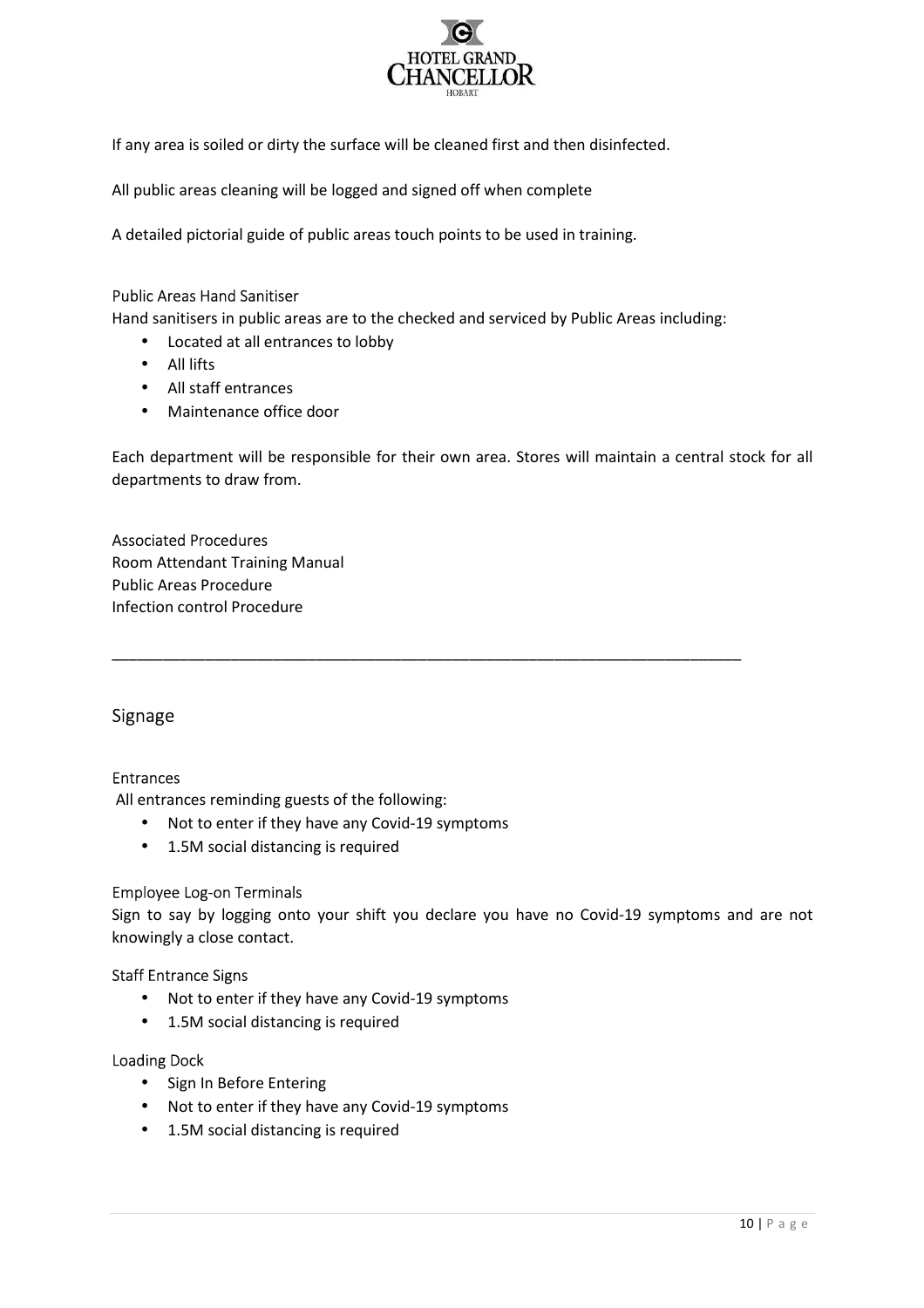

# **Capacities**

All back of house spaces to have capacity signs on entrances

# **Education**

All staff notice boards to have the following signs:

• Social distancing

# Guests with COVID-19 Symptoms

- Any guests with symptom of Covid-19 are to be asked to remain in their room and advised to call the Public Health hotline.
- Housekeeping, room service, maintenance and any other department likely to go to the room are to be briefed using Hotel Diary, email and verbally for those on shift.
- The Duty manager is to take a supply of face masks and gloves to the guest.

\_\_\_\_\_\_\_\_\_\_\_\_\_\_\_\_\_\_\_\_\_\_\_\_\_\_\_\_\_\_\_\_\_\_\_\_\_\_\_\_\_\_\_\_\_\_\_\_\_\_\_\_\_\_\_\_\_\_\_\_\_\_\_\_\_\_\_\_\_\_\_\_\_\_

\_\_\_\_\_\_\_\_\_\_\_\_\_\_\_\_\_\_\_\_\_\_\_\_\_\_\_\_\_\_\_\_\_\_\_\_\_\_\_\_\_\_\_\_\_\_\_\_\_\_\_\_\_\_\_\_\_\_\_\_\_\_\_\_\_\_\_\_\_\_\_\_\_

- The Duty manager is to take a supply of disinfectant wipes and disinfects lift buttons and any other touch points where the guest might have been.
- Social distancing is to be maintained at all times.

# Associated Procedures

Guest Symptoms Procedure

# COVID- 19 Response Plan

# Contact Tracing

QR codes are in place to allow for contact tracing measures, using the Check In TAS app recommended by the Tasmanian Government. This is utilised by many Tourism and Hospitality businesses to record and store contact details. This app allows the Department of Health to store the contact details for 28 days before they are automatically destroyed.

# Close Contacts

You are a close contact if

- you have had face-to-face contact for more than 15 minutes
- you have shared a closed space (office, lunchroom) for more than 2 hours

with someone who is known to have Covid-19 while they were infectious, including the 48 hours prior to showing symptoms.

## Minimise the potential for close contacts

We must remain 1.5 metres away from each other at all times.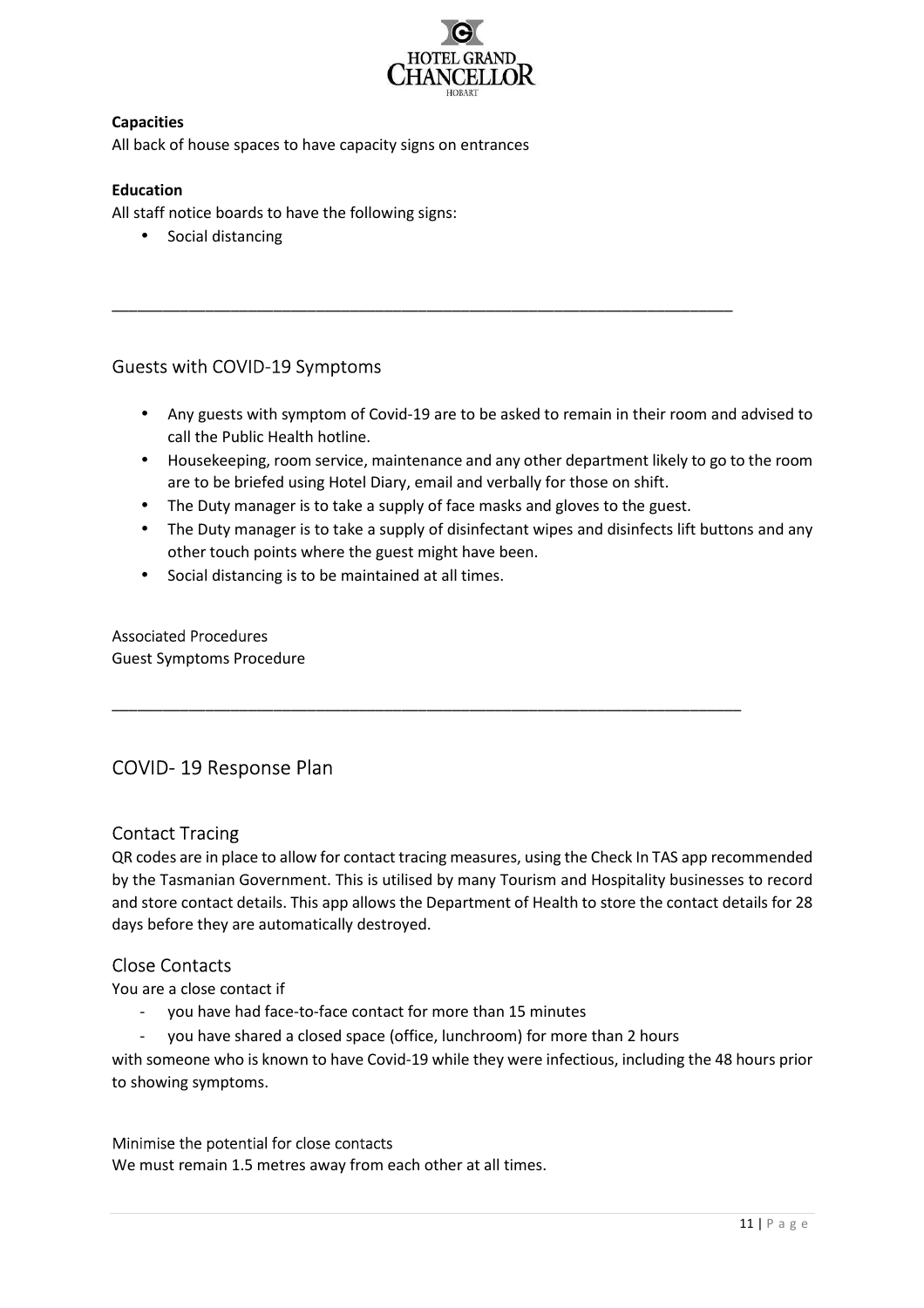

We must minimise the potential for team members to be deemed as close contacts by staggering breaks, not holding meetings longer than 2 hours, keeping face-to-face conversations short and brief, and removing key team members from enclosed environments.

## Positive Cases

In the event that multiple cases of Covid-19 occur or there is evidence of potential close contacts there will be a need to escalate the situation. Public health and work place health and safety will have been advised for each case.

Team members who may have been effected will be notified and asked to remain at home and selfquarantine until the situation can be investigated.

Each team member will be interviewed to ascertain whether they are a close contact and if so advised to call the hotline for testing and remain quarantined.

All staff who may have been working in the same areas advised they may be casual contacts and advised to self-monitor their health and if concerned contact the public hotline and the hotel.

If the situation is significant the hotel, we will use bulk SMS to advise all staff of the concern and ask them to remain quarantined until contacted. This would be only suitable in an extreme situation.

Areas where those employees have worked will be closed and sanitised immediately to prevent any further cross contamination.

Hotel guests, Tasman and Banquet guests have contact details and if they were affected and may be close a close contact will be contacted immediately and asked to contact the hotline. For those guests who may be a casual contact the hotel will advise after all the close contacts have been advised and informed they are a casual contact and are required to self-monitor for symptoms.

# Staff Member's Partner Tested for COVID-19

If a staff member calls and advises us that their partner is being tested for COVID-19, according to Public Health advice, they can still come to work. We must advise the staff member that they need to keep us updated on their partner's test results. If the partner's test results are positive, they will be a close contact and therefore have to quarantine for 14 days and during this time, they are not permitted to come to work.

# Financial Loss

It's important that team members get tested and isolate as required without worrying about the stress of financial loss.

If a team member calls the Public Health Hotline and are therefore unable to attend work, they should report this to their manager.

The hotel intends to pay any staff members for loss of rostered hours while they are going through the process of being evaluated for testing, waiting for testing or waiting for test results. This is on the basis that they have advised their manager first, have reasonable ground to call the hotline and can provide the test results.